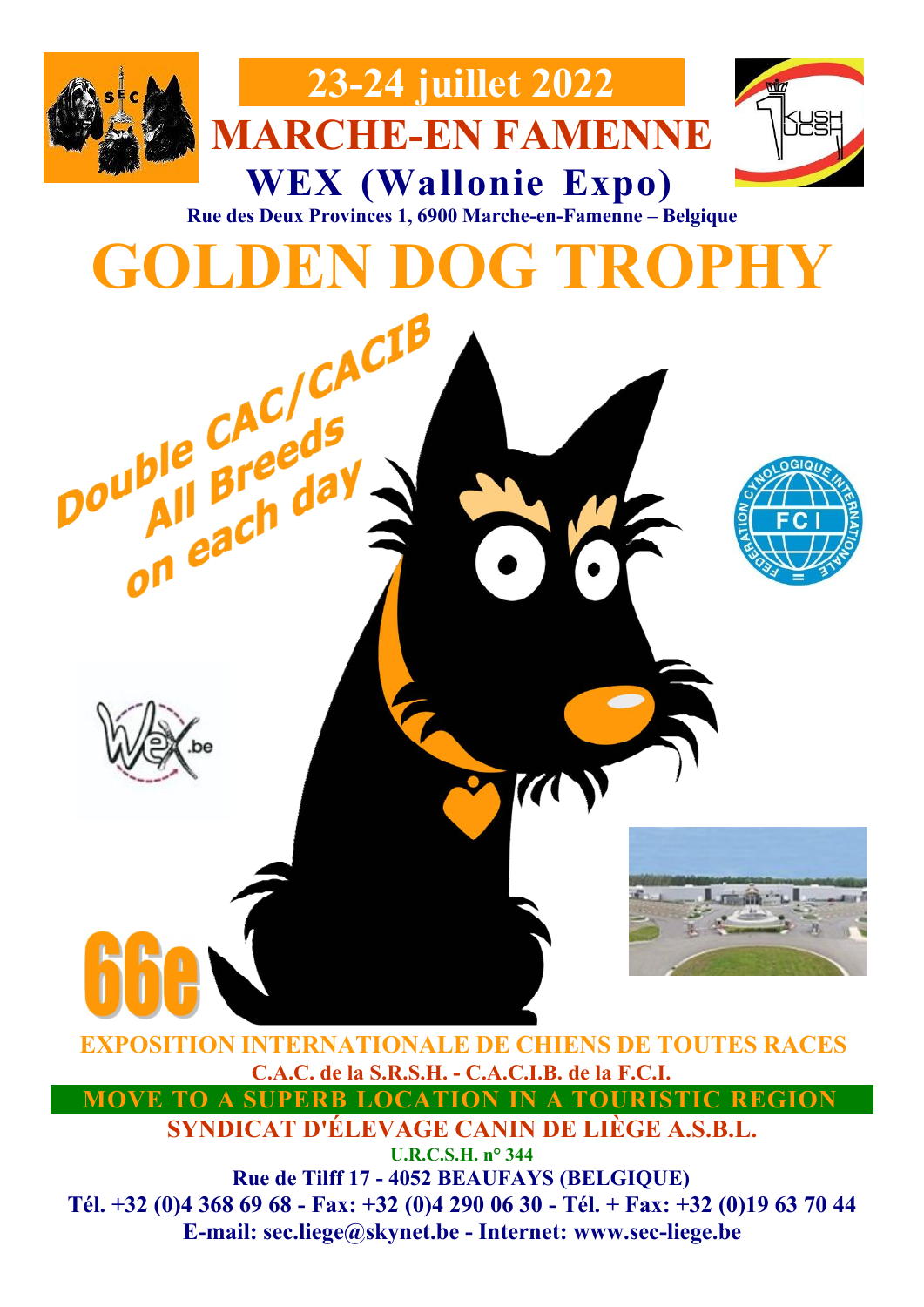| J.<br>U                                    | $R$ $Y$<br>P.<br>$\mathbf{R}$<br>E.<br>S.<br>S.<br>E.<br>N<br>т.                                                                                                                                                                                                                                 | - 1                                       |  |  |  |  |  |  |  |
|--------------------------------------------|--------------------------------------------------------------------------------------------------------------------------------------------------------------------------------------------------------------------------------------------------------------------------------------------------|-------------------------------------------|--|--|--|--|--|--|--|
|                                            | IMPORTANT - TRANSFERT DU GOLDEN DOG TROPHY A MARCHE-EN-FAMENNE - IMPORTANT                                                                                                                                                                                                                       |                                           |  |  |  |  |  |  |  |
| SAMEDI 23/07/2022                          | <b>GROUPE 1</b>                                                                                                                                                                                                                                                                                  | <b>DIMANCHE 24/07/2022</b>                |  |  |  |  |  |  |  |
| M. Boguslaw CHMIEL (PL)                    | AUSTRALIAN SHEPHERD (342), CHIEN-LOUP DE SAARLOOS (311),<br>BOUVIER DES FLANDRES (191), BOUVIER DES ARDENNES (171),<br>SCHIPPERKE (83), CHIEN DE BERGER DE LA SERRA DE AIRES (93),<br>M. Jean-François VANAKEN (BE)<br>CHIEN DE BERGER CATALAN (87), CHIEN DE BERGER DE<br><b>MAJORQUE (321)</b> |                                           |  |  |  |  |  |  |  |
| M. Boguslaw CHMIEL (PL)                    | BERGER ALLEMAND (166), MUDI (238), PULI (55), PUMI (56),<br>CHIEN DE BERGER HOLLANDAIS (223), BERGER DE BEAUCE (44),<br>BERGER DE BERGAME (194), BERGER DE LA MAREMME ET DES<br>ABRUZZES (201)                                                                                                   | M. Ingo BORTEL (DE)                       |  |  |  |  |  |  |  |
| M. Boguslaw CHMIEL (PL)                    | <b>SCHAPENDOES (313)</b>                                                                                                                                                                                                                                                                         | M. Jos DE CUYPER (BE)                     |  |  |  |  |  |  |  |
| M. Benjamín SÁNCHEZ GARCÍA (ES)            | AUSTRALIAN STUMPY TAIL CATTLE DOG (351), AUSTRALIAN CATTLE<br>DOG (287), KELPIE AUSTRALIEN (293), LANCASHIRE HEELER (360),<br>BERGER DE RUSSIE MERIDIONALE (326), MINIATURE AMERICAN<br>SHEPHERD (367)                                                                                           | M. Jean-François VANAKEN (BE)             |  |  |  |  |  |  |  |
| M. Benjamín SÁNCHEZ GARCÍA (ES)            | BERGER BLANC SUISSE (347), BERGER DE BRIE (113), BERGER DE<br>PICARDIE (176), BERGER DES PYRENEES A FACE RASE (138),<br>BERGER DES PYRENEES A POIL LONG (141), KOMONDOR (53),<br>SLOVENSKY CUVAC (142), CHIEN-LOUP TCHECOSLOVAQUE (332),<br>KUVASZ (54)                                          | M. Ingo BORTEL (DE)                       |  |  |  |  |  |  |  |
| M. Benjamín SÁNCHEZ GARCÍA (ES)            | CHIEN DE BERGER BELGE (15), CHIEN DE BERGER CROATE (277),<br>CHODSKÝ PES (364)                                                                                                                                                                                                                   | M. Calin MARGINEANU (RO)                  |  |  |  |  |  |  |  |
| M <sup>me</sup> Katja DE SMEDT-JASICA (BE) | OLD ENGLISH SHEEPDOG (16)                                                                                                                                                                                                                                                                        | <b>M. Jos DE CUYPER (BE)</b>              |  |  |  |  |  |  |  |
| M <sup>me</sup> Katja DE SMEDT-JASICA (BE) | <b>BORDER COLLIE (297)</b>                                                                                                                                                                                                                                                                       | M. Jean-François VANAKEN (BE)             |  |  |  |  |  |  |  |
| M <sup>me</sup> Anna KOCHAN (PL)           | WELSH CORGI CARDIGAN (38), WELSH CORGI PEMBROKE (39),<br>BERGER DES SHETLAND (88), COLLIE ROUGH (156), COLLIE<br>SMOOTH (296), BEARDED COLLIE (271)                                                                                                                                              | M. Jos DE CUYPER (BE)                     |  |  |  |  |  |  |  |
| M <sup>me</sup> Anna KOCHAN (PL)           | POLSKI OWCZAREK NIZINNY (251) & PODHALANSKI (252)                                                                                                                                                                                                                                                | M. Ingo BORTEL (DE)                       |  |  |  |  |  |  |  |
| M <sup>me</sup> Anna KOCHAN (PL)           | CIOBANESC ROMANESC MIORITIC (349) & CARPATIN (350)                                                                                                                                                                                                                                               | M. Calin MARGINEANU (RO)                  |  |  |  |  |  |  |  |
| SAMEDI 23/07/2022                          | <b>GROUPE 2</b>                                                                                                                                                                                                                                                                                  | <b>DIMANCHE 24/07/2022</b>                |  |  |  |  |  |  |  |
| M <sup>me</sup> Katja DE SMEDT-JASICA (BE) | TERRE-NEUVE (50), LEONBERGER (145)<br>DOBERMANN (143), PINSCHER AUTRICHIEN A POIL COURT (64),                                                                                                                                                                                                    | M. Pedro BISPO (PT)                       |  |  |  |  |  |  |  |
| M. Pedro BISPO (PT)                        | AFFENPINSCHER (186)                                                                                                                                                                                                                                                                              | M. Boguslaw CHMIEL (PL)                   |  |  |  |  |  |  |  |
| M. Pedro BISPO (PT)                        | PINSCHER (184), PINSCHER NAIN (185), MATIN NAPOLITAIN (197)                                                                                                                                                                                                                                      | M. Dirk SPRUYT (BE)                       |  |  |  |  |  |  |  |
| M. Pedro BISPO (PT)                        | MASTIFF (264), BULLMASTIFF (157), AIDI (247), DO-KHYI (230),<br>FILA BRASILEIRO (225)CHIEN DE BERGER DU CAUCASE (328),<br>CHIEN DE BERGER KANGAL (331), CHIEN DE BERGER D'ASIE<br><b>CENTRALE (335)</b>                                                                                          | M. Veli-Pekka KUMPUMÄKI (FI)              |  |  |  |  |  |  |  |
| M. Ben KARPEL (IL)                         | BULLDOG (149), SCHNAUZER (182), SCHNAUZER GEANT (181),<br>SCHNAUZER NAIN (183), RUSSKIY TCHIORNY TERRIER (327)                                                                                                                                                                                   | M. Boguslaw CHMIEL (PL)                   |  |  |  |  |  |  |  |
| M. Ben KARPEL (IL)                         | <b>HOLLANDSE SMOUSHOND (308)</b>                                                                                                                                                                                                                                                                 | M. Dirk SPRUYT (BE)                       |  |  |  |  |  |  |  |
| M. Ben KARPEL (IL)                         | <b>DOGUE DE BORDEAUX (116)</b>                                                                                                                                                                                                                                                                   | M. Veli-Pekka KUMPUMÄKI (FI)              |  |  |  |  |  |  |  |
| <b>M. Calin MARGINEANU (RO)</b>            | <b>TOSA (260)</b>                                                                                                                                                                                                                                                                                | M. Boguslaw CHMIEL (PL)                   |  |  |  |  |  |  |  |
| M. Calin MARGINEANU (RO)                   | <b>DOGUE ALLEMAND (235)</b>                                                                                                                                                                                                                                                                      | M <sup>me</sup> Viviane BOESMANS (BE)     |  |  |  |  |  |  |  |
| M. Calin MARGINEANU (RO)                   | DEUTSCHER BOXER (144), MATIN ESPAGNOL (91), LANDSEER<br>(TYPE EUROPEEN CONTINENTAL) (226), PRESA CANARIO (346)                                                                                                                                                                                   | M. Pedro BISPO (PT)                       |  |  |  |  |  |  |  |
| M. Calin MARGINEANU (RO)                   | HOVAWART (190), CANE CORSO ITALIANO (343), SARPLANINAC (41)                                                                                                                                                                                                                                      | M. Dirk SPRUYT (BE)                       |  |  |  |  |  |  |  |
| M. Calin MARGINEANU (RO)                   | KRASKI OVCAR (278), DOGUE ARGENTIN (292), BROHOLMER (315),<br>CIMARRON URUGUAYO (353), TORNJAK (355), DANSK-SVENSK<br>GARDSHUND (356), CIOBANESC ROMANESC DE BUCOVINA (357)                                                                                                                      | M. Veli-Pekka KUMPUMÄKI (FI)              |  |  |  |  |  |  |  |
| M. Jean-François VANAKEN (BE)              | BOUVIER BERNOIS (45), BOUVIER D'APPENZELL (46), BOUVIER DE<br>L'ENTLEBUCH (47), GRAND BOUVIER SUISSE (58), SAINT-BERNARD (61)                                                                                                                                                                    | M. Veli-Pekka KUMPUMÄKI (FI)              |  |  |  |  |  |  |  |
| M. Jean-François VANAKEN (BE)              | SHAR PEI (309), MATIN DES PYRENEES (92), ROTTWEILER (147)                                                                                                                                                                                                                                        | M. Dirk SPRUYT (BE)                       |  |  |  |  |  |  |  |
| M. Jean-François VANAKEN (BE)              | RAFEIRO DO ALENTEJO (96), CHIEN DE LA SERRA ESTRELA (173), CHIEN<br>DE MONTAGNE DES PYRENEES (137), DOGUE DE MAJORQUE (249),<br>CÁO FILA DE SÁO MIGUEL (340), CÁO DE CASTRO LABOREIRO (170)                                                                                                      | M. Pedro BISPO (PT)                       |  |  |  |  |  |  |  |
| M. Jean-François VANAKEN (BE)              | CAO DE GADO TRANSMONTANO (368),<br><b>CONTINENTAL BULLDOG (369)</b>                                                                                                                                                                                                                              | M. Jos DE CUYPER (BE)                     |  |  |  |  |  |  |  |
| SAMEDI 23/07/2022                          | <b>GROUPE 3</b>                                                                                                                                                                                                                                                                                  | <b>DIMANCHE 24/07/2022</b>                |  |  |  |  |  |  |  |
|                                            | AUSTRALIAN TERRIER (8), AUSTRALIAN SILKY TERRIER (236),                                                                                                                                                                                                                                          |                                           |  |  |  |  |  |  |  |
| M. Veli-Pekka KUMPUMÄKI (FI)               | BORDER TERRIER (10), MANCHESTER TERRIER (71), SKYE<br>TERRIER (75), WELSH TERRIER (78), YORKSHIRE TERRIER (86),<br>DANDIE DINMONT TERRIER (168), TERRIER TCHEQUE (246), TERRIER<br>JAPONAIS (259), JACK RUSSELL TERRIER (345)                                                                    | M. Benjamín SÁNCHEZ GARCÍA (ES)           |  |  |  |  |  |  |  |
| M. Veli-Pekka KUMPUMÄKI (FI)               | PARSON RUSSELL TERRIER (339), IRISH SOFT COATED WHEATEN<br>TERRIER (40), AIREDALE TERRIER (7), LAKELAND TERRIER (70),<br>DEUTSCHER JAGDTERRIER (103), TERRIER BRAZILEIRO (341)                                                                                                                   | M <sup>me</sup> Natalija BORODAJENKO (LV) |  |  |  |  |  |  |  |
| M. Rade DAKIC (RS)                         | FOX TERRIER SMOOTH (12), FOX TERRIER WIRE (169),<br>BULL TERRIER (11), MINIATURE BULL TERRIER (359),<br>STAFFORDSHIRE BULL TERRIER (76), AMERICAN STAFFORDSHIRE<br>TERRIER (286), ENGLISH TOY TERRIER (13), IRISH GLEN OF IMAAL<br>TERRIER (302), IRISH TERRIER (139) , KERRY BLUE TERRIER (3)   | M <sup>me</sup> Natalija BORODAJENKO (LV) |  |  |  |  |  |  |  |
| M. Rade DAKIC (RS)                         | WEST HIGHLAND WHITE TERRIER (85), SCOTTISH TERRIER (73),<br>BEDLINGTON TERRIER (9), CAIRN TERRIER (4), NORWICH<br>TERRIER (72), NORFOLK TERRIER (272), SEALYHAM TERRIER (74)                                                                                                                     | M. Benjamín SÁNCHEZ GARCÍA (ES)           |  |  |  |  |  |  |  |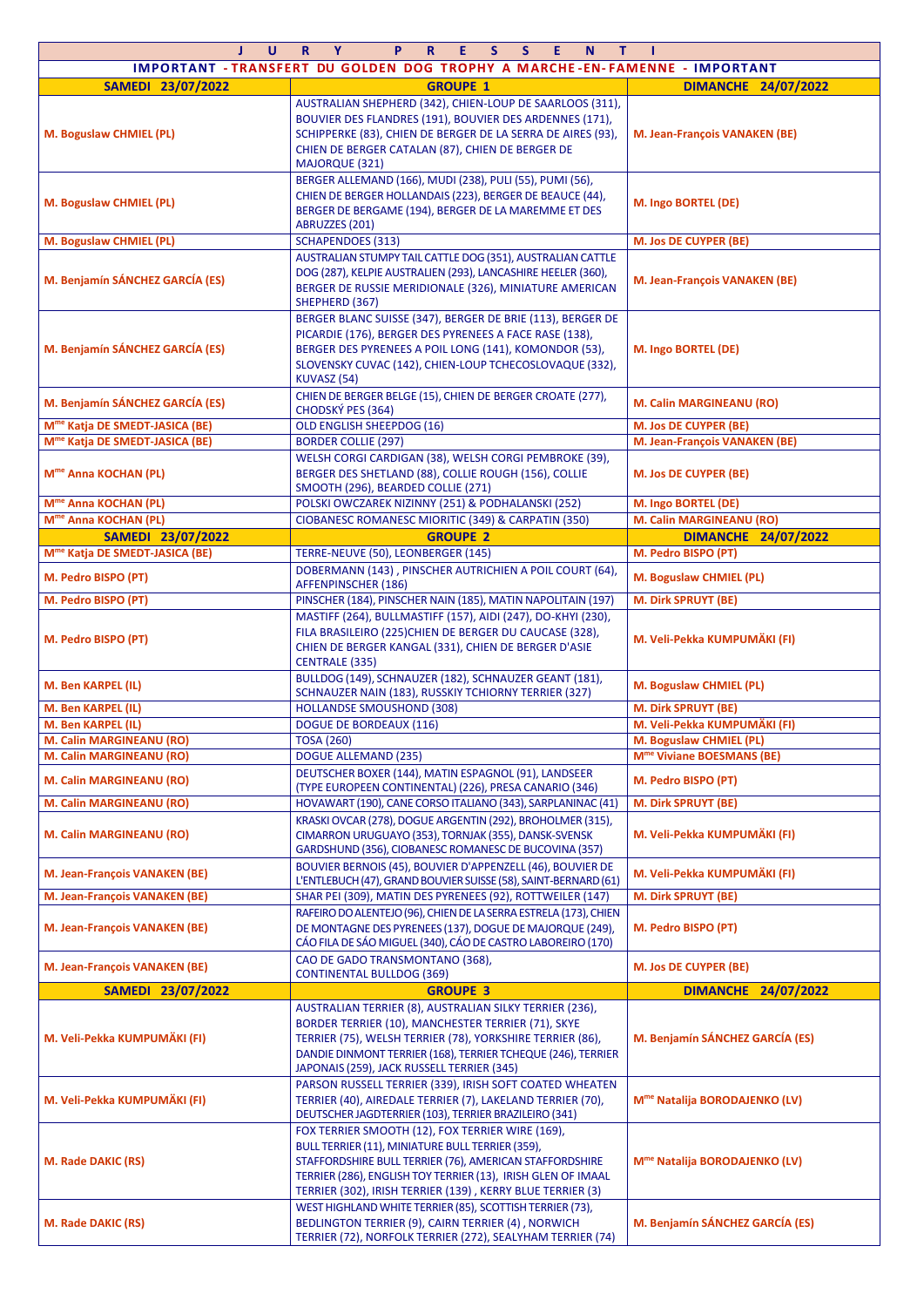| SAMEDI 23/07/2022                                                                                                                                                                                                                                                                       | <b>GROUPE 4</b>                                                                                                                                                                                                                                                                                                                                                                                                                                                                                                                                                                                        | <b>DIMANCHE 24/07/2022</b>                                     |  |  |  |  |
|-----------------------------------------------------------------------------------------------------------------------------------------------------------------------------------------------------------------------------------------------------------------------------------------|--------------------------------------------------------------------------------------------------------------------------------------------------------------------------------------------------------------------------------------------------------------------------------------------------------------------------------------------------------------------------------------------------------------------------------------------------------------------------------------------------------------------------------------------------------------------------------------------------------|----------------------------------------------------------------|--|--|--|--|
| M <sup>me</sup> Natalija BORODAJENKO (LV)                                                                                                                                                                                                                                               | <b>TECKEL (148)</b>                                                                                                                                                                                                                                                                                                                                                                                                                                                                                                                                                                                    | M <sup>me</sup> Anca GIURA (RO)                                |  |  |  |  |
| SAMEDI 23/07/2022                                                                                                                                                                                                                                                                       | <b>GROUPE 5</b>                                                                                                                                                                                                                                                                                                                                                                                                                                                                                                                                                                                        | <b>DIMANCHE 24/07/2022</b>                                     |  |  |  |  |
| M <sup>me</sup> Ingrid HECTORS (BE)                                                                                                                                                                                                                                                     | BASENJI (43), CHOW CHOW (205), ALASKAN MALAMUTE (243),<br>SIBERIAN HUSKY (270), CHIEN ESQUIMAU CANADIEN (211),<br>SHIBA (257), HOKKAIDO (261), SAMOYEDE (212), AKITA (255),<br>AMERICAN AKITA (344), EURASIER (291), KAI (317), KISHU (318),<br>SHIKOKU (319), SPITZ DE NORRBOTTEN (276), CHIEN DU<br>GROENLAND (274), VOLPINO ITALIANO (195), KOREA JINDO<br>DOG (334), TAIWAN DOG (348), THAI BANGKAEW DOG (358),<br>THAI RIDGEBACK DOG (338), CHIEN DE BALI (362), LAIKA RUSSO-<br>EUROPEEN (304), LAIKA DE SIBERIE ORIENTALE (305), LAIKA DE<br>SIBERIE OCCIDENTALE (306), LAIKA DE JAKOUTIE (365) | M <sup>me</sup> Tina PEIXOTO (PT)                              |  |  |  |  |
| M <sup>me</sup> Tina PEIXOTO (PT)                                                                                                                                                                                                                                                       | SPITZ ALLEMANDS (97), SPITZ JAPONAIS (262), SPITZ DES<br>VISIGOTHS (14), SPITZ FINLANDAIS (49), NORSK BUHUND (237),<br>CHIEN NU DU PEROU (310), CHIEN NU MEXICAIN (234),<br>PODENCO CANARIO (329), PODENGO PORTUGUES (94),<br>PODENCO IBICENCO (89), CIRNECO DE L'ETNA (199), CHIEN DE<br>CANAAN (273), CHIEN DU PHARAON (248), CHIEN D'OURS DE<br>CARELIE (48) ET AUTRES RACES DU GROUPE 5                                                                                                                                                                                                            | M <sup>me</sup> Aleksandra CVIJIC PALUMBO (RS)                 |  |  |  |  |
| SAMEDI 23/07/2022                                                                                                                                                                                                                                                                       | <b>GROUPE 6</b>                                                                                                                                                                                                                                                                                                                                                                                                                                                                                                                                                                                        | <b>DIMANCHE 24/07/2022</b>                                     |  |  |  |  |
| M <sup>me</sup> Ivana BAKAL (HR)                                                                                                                                                                                                                                                        | CHIEN DE SAINT-HUBERT (84), BASSET HOUND (163), BASSET<br>ARTESIEN NORMAND (34), BEAGLE (161), GRAND BASSET<br>GRIFFON VENDEEN (33), PETIT BASSET GRIFFON VENDEEN (67),<br>DALMATIEN (153), RHODESIAN RIDGEBACK (146), SEGUGIO<br>MAREMMANO (361) ET AUTRES RACES DU GROUPE 6                                                                                                                                                                                                                                                                                                                          | M <sup>me</sup> Dagmar KLEIN (RO)                              |  |  |  |  |
| SAMEDI 23/07/2022                                                                                                                                                                                                                                                                       | <b>GROUPE 7</b>                                                                                                                                                                                                                                                                                                                                                                                                                                                                                                                                                                                        | <b>DIMANCHE 24/07/2022</b>                                     |  |  |  |  |
| M. Alberto CUCCILLATO (IT)                                                                                                                                                                                                                                                              | ENGLISH POINTER (1), ENGLISH SETTER (2), GORDON SETTER (6),<br>IRISH RED AND WHITE SETTER (330), IRISH RED SETTER (120),<br>EPAGNEUL BRETON (95), PETIT MUNSTERLANDER (102), GRAND<br>MUNSTERLANDER (118), BRAQUE HONGROIS A POIL COURT (57),<br>BRAQUE HONGROIS A POIL DUR (239), BRAQUE DE WEIMAR (99),<br>BRAQUE ITALIEN (202), BRAQUE ALLEMAND A POIL COURT (119),<br>CHIEN D'ARRET ALLEMAND A POIL LONG (117), DRAHTHAAR (98),<br>STICHELHAAR (232), STABYHOUN (222), PUDELPOINTER (216),<br>GRIFFON D'ARRET A POIL DUR (107), SPINONE ITALIANO (165)<br><b>ET AUTRES RACES DU GROUPE 7</b>       | <b>M. Rudy FEYAERTS (BE)</b>                                   |  |  |  |  |
| SAMEDI 23/07/2022                                                                                                                                                                                                                                                                       | <b>GROUPE 8</b>                                                                                                                                                                                                                                                                                                                                                                                                                                                                                                                                                                                        | <b>DIMANCHE 24/07/2022</b>                                     |  |  |  |  |
| M <sup>me</sup> Viviane BOESMANS (BE)                                                                                                                                                                                                                                                   | LABRADOR RETRIEVER (122), GOLDEN RETRIEVER (111)                                                                                                                                                                                                                                                                                                                                                                                                                                                                                                                                                       | M. Luís PEIXOTO (PT)                                           |  |  |  |  |
| M. Alberto CUCCILLATO (IT)                                                                                                                                                                                                                                                              | IRISH WATER SPANIEL (124), AMERICAN WATER SPANIEL (301),<br>LAGOTTO ROMAGNOLO (298), PERRO DE AGUA ESPAÑOL (336),<br>CÃO DE AGUA PORTUGUES (37), WETTERHOUN (221), BARBET (105)                                                                                                                                                                                                                                                                                                                                                                                                                        | M. Luís PEIXOTO (PT)                                           |  |  |  |  |
| M. Luís PEIXOTO (PT)                                                                                                                                                                                                                                                                    | FLAT-COATED RETRIEVER (121), NOVA SCOTIA DUCK TOLLING<br>RETRIEVER (312), CURLY-COATED RETRIEVER (110), CHESAPEAKE<br>BAY RETRIEVER (263), KOOIKERHONDJE (314), DEUTSCHER<br>WACHTELHUND (104), COCKER ANGLAIS (5), COCKER<br>AMERICAIN (167), FIELD SPANIEL (123), SUSSEX SPANIEL (127),<br>CLUMBER SPANIEL (109), ENGLISH SPRINGER SPANIEL (125),<br><b>WELSH SPRINGER SPANIEL (126)</b>                                                                                                                                                                                                             | <b>M. Alberto CUCCILLATO (IT)</b>                              |  |  |  |  |
| SAMEDI 23/07/2022                                                                                                                                                                                                                                                                       | <b>GROUPE 9</b>                                                                                                                                                                                                                                                                                                                                                                                                                                                                                                                                                                                        | <b>DIMANCHE 24/07/2022</b>                                     |  |  |  |  |
| M <sup>me</sup> Dagmar KLEIN (RO)                                                                                                                                                                                                                                                       | <b>CANICHES (172)</b>                                                                                                                                                                                                                                                                                                                                                                                                                                                                                                                                                                                  | M <sup>me</sup> Ivana BAKAL (HR)                               |  |  |  |  |
| M <sup>me</sup> Dagmar KLEIN (RO)                                                                                                                                                                                                                                                       | <b>CARLIN (253)</b>                                                                                                                                                                                                                                                                                                                                                                                                                                                                                                                                                                                    | M. Rade DAKIC (RS)                                             |  |  |  |  |
| M <sup>me</sup> Dagmar KLEIN (RO)<br><b>M. Jos DE CUYPER (BE)</b>                                                                                                                                                                                                                       | <b>RUSSKIY TOY (352)</b><br>SHIH TZU (208), LHASA APSO (227), PETIT CHIEN LION (233),<br>BICHON MALTAIS(65), BICHON A POIL FRISE (215),<br>BICHON HAVANAIS (250), BICHON BOLONAIS (196),<br>COTON DE TULEAR (283, RATIER DE PRAGUE (363))                                                                                                                                                                                                                                                                                                                                                              | M. Ben KARPEL (IL)<br>M. Rade DAKIC (RS)                       |  |  |  |  |
| M. Jos DE CUYPER (BE)                                                                                                                                                                                                                                                                   | TIBETAN TERRIER (209), KROMFOHRLÄNDER (192)                                                                                                                                                                                                                                                                                                                                                                                                                                                                                                                                                            | M. Ben KARPEL (IL)                                             |  |  |  |  |
| M <sup>me</sup> Aleksandra CVIJIC PALUMBO (RS)                                                                                                                                                                                                                                          | CHIEN CHINOIS A CRETE (288), CHIHUAHUA (218), BOSTON<br><b>TERRIER (140)</b>                                                                                                                                                                                                                                                                                                                                                                                                                                                                                                                           | M <sup>me</sup> Ingrid HECTORS (BE)                            |  |  |  |  |
| M <sup>me</sup> Aleksandra CVIJIC PALUMBO (RS)                                                                                                                                                                                                                                          | PEKINOIS (207), GRIFFON BRUXELLOIS (80), GRIFFON BELGE (81),<br>PETIT BRABANCON(82)<br>BOULEDOGUE FRANÇAIS (101), EPAGNEUL JAPONAIS (206),                                                                                                                                                                                                                                                                                                                                                                                                                                                             | M <sup>me</sup> Ivana BAKAL (HR)                               |  |  |  |  |
| <b>M. Dirk SPRUYT (BE)</b>                                                                                                                                                                                                                                                              | EPAGNEUL NAIN CONTINENTAL (77), KING CHARLES SPANIEL<br>(128), CAVALIER KING CHARLES SPANIEL (136)                                                                                                                                                                                                                                                                                                                                                                                                                                                                                                     | M. Ben KARPEL (IL)                                             |  |  |  |  |
| M. Dirk SPRUYT (BE)                                                                                                                                                                                                                                                                     | TIBETAN SPANIEL (231), MARKIESJE                                                                                                                                                                                                                                                                                                                                                                                                                                                                                                                                                                       | M. Rade DAKIC (RS)                                             |  |  |  |  |
| SAMEDI 23/07/2022<br>M <sup>me</sup> Anca GIURA (RO)                                                                                                                                                                                                                                    | <b>GROUPE 10</b><br>LEVRIER AFGHAN (228), SALUKI (269), GREYHOUND (158),                                                                                                                                                                                                                                                                                                                                                                                                                                                                                                                               | <b>DIMANCHE 24/07/2022</b><br>M <sup>me</sup> Anna KOCHAN (PL) |  |  |  |  |
|                                                                                                                                                                                                                                                                                         | WHIPPET (162), PETIT LEVRIER ITALIEN (200)                                                                                                                                                                                                                                                                                                                                                                                                                                                                                                                                                             |                                                                |  |  |  |  |
| M <sup>me</sup> Anca GIURA (RO)<br>M <sup>me</sup> Anna KOCHAN (PL)                                                                                                                                                                                                                     | IRISH WOLFHOUND (160), DEERHOUND (164)<br>BARZOI (193), GALGO ESPANOL (285), AZAWAKH (307),<br>SLOUGHI (188), CHART POLSKI (333), MAGYAR AGAR (240)                                                                                                                                                                                                                                                                                                                                                                                                                                                    | M. Calin MARGINEANU (RO)<br>M. Calin MARGINEANU (RO)           |  |  |  |  |
| SAMEDI 23/07/2022                                                                                                                                                                                                                                                                       | <b>AUTRES RACES - OTHER BREEDS</b>                                                                                                                                                                                                                                                                                                                                                                                                                                                                                                                                                                     | <b>DIMANCHE 24/07/2022</b>                                     |  |  |  |  |
| M. Jean-François VANAKEN (BE)                                                                                                                                                                                                                                                           | MÂTIN BELGE, BARBADO DA TERCEIRA                                                                                                                                                                                                                                                                                                                                                                                                                                                                                                                                                                       | <b>M. Jos DE CUYPER (BE)</b>                                   |  |  |  |  |
| M <sup>me</sup> Anca GIURA (RO)/M. Jos DE CUYPER (BE)                                                                                                                                                                                                                                   | <b>AUTRES RACES NON CITEES - OTHER UNNAMED BREEDS</b>                                                                                                                                                                                                                                                                                                                                                                                                                                                                                                                                                  | M <sup>me</sup> Anca GIURA (RO)/M. Jos DE CUYPER (BE)          |  |  |  |  |
| LE COMITÉ SE RÉSERVE LE DROIT DE MODIFIER LA COMPOSITION DU JURY EN CAS DE NECESSITE.<br>HET COMITÉ BEHOUDT ZICH HET RECHT VOOR DE SAMENSTELLING VAN DE JURY TE WIJZINGEN IN GEVAL VAN NOOD.<br>THE COMMITTEE MEMBERS RESERVE THE RIGHT TO MODIFY THE JURY COMPOSITION IN CASE OF NEED. |                                                                                                                                                                                                                                                                                                                                                                                                                                                                                                                                                                                                        |                                                                |  |  |  |  |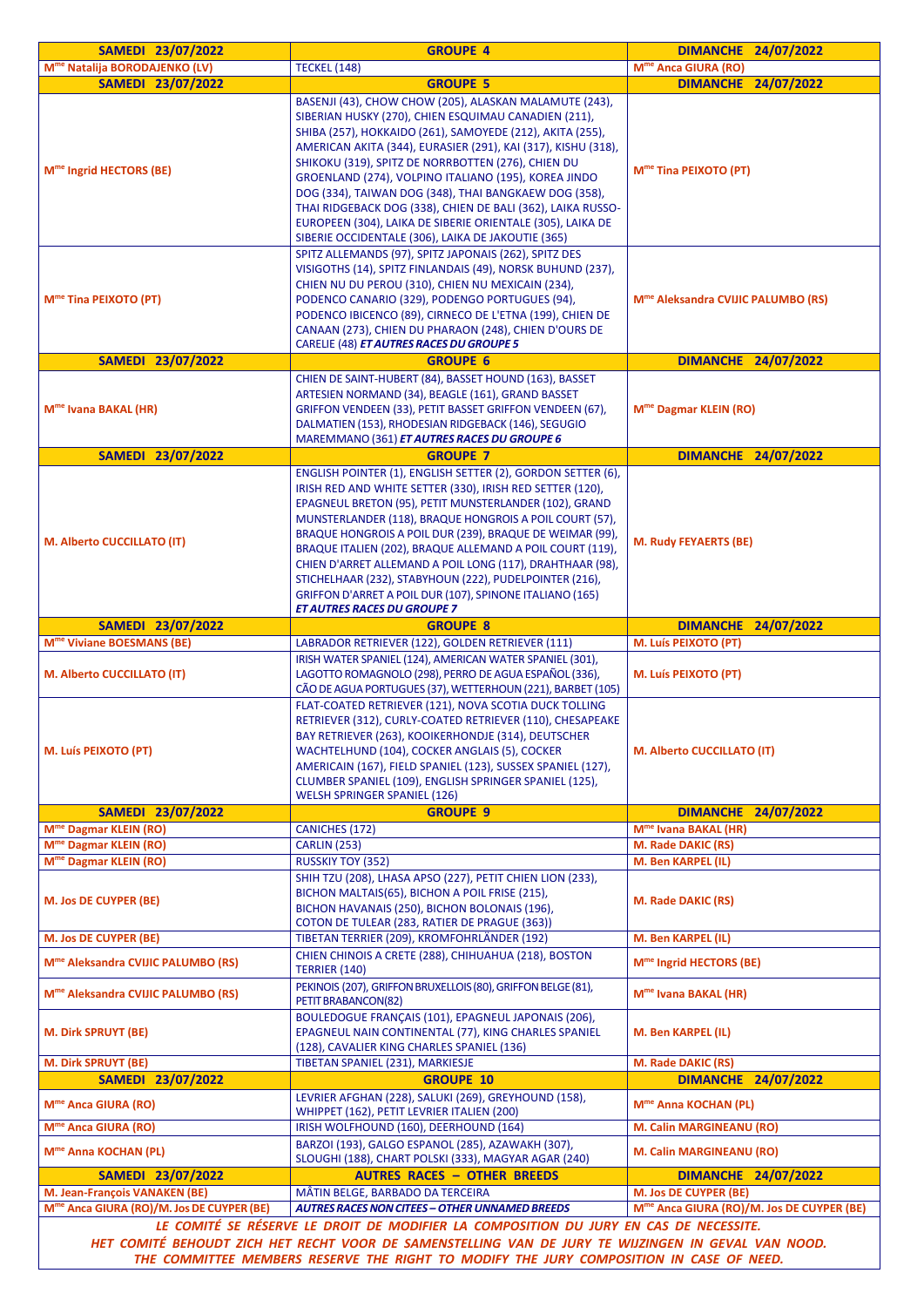## **INSCRIPTIONS · INSCHRIJVINGEN · MELDUNGEN · ENROLMENTS**

Envoyez votre bulletin au **·** Inschrijvingen sturen aan **·** Senden Sie Ihre Meldung an **·** Send your form to

# **SYNDICAT D'ÉLEVAGE CANIN DE LIÈGE Rue de Tilff 17 - 4052 BEAUFAYS (BELGIQUE)**

**PAIEMENT · BETALING · ZAHLUNG · PAYMENT**

# **SYNDICAT D'ÉLEVAGE CANIN DE LIÈGE Rue de Tilff 17 - 4052 BEAUFAYS (BELGIQUE)**

**Cartes VISA · EUROCARD · MASTERCARD**

**Pas d'Eurochèque S.V.P.· GeenEurocheque A.U.B.· KeineEuroscheck bitte · Please noEurocheque**

**Pas de chèque bancaire S.V.P.· Geen bankcheque A.U.B.· KeineBankscheck bitte · Please no bank cheque**

**Indiquez les noms de l'exposant, des chiens inscrits et la race. · Vermeld de naam van de tentoonsteller, de ingeschreven honden en het ras. · Bitte die Namen der Aussteller, der angemeldeten Hunde und die Rasse angeben. · Indicate the name of the exhibitor, of the entered dogs and the breed.**

**MONTANT DE L'INSCRIPTION PAR CHIEN · INSCHRIJVINGSGELD PER HOND MELDEGEBÜHR PRO HUND · ENROLMENT FEE PER DOG:**

**One day** */* Un jour : 55,00  $\epsilon$  **Two** days */* deux jours : 100,00  $\epsilon$ 

Si l'engagement **ET** le paiement parviennent **avant le 20-6-2022** Indien inschrijving **ÉN** betaling **vóór de 20-6-2022** in ons bezit Wenn Meldung **UND** Zahlung **vor dem 20-6-2022** gemacht When the entry **AND** the payment are received **before 20-6-2022**

**1 day/jour : 50,00 € 2 days/jours : 90,00 €**

**· Puppy · Vétéran, Veteraan, Veteran**

**One day / Un jour : 40,00 € (***35,00 €***) Two days / deux jours : 70,00 € (60***,00 €***) · Minor Puppy One day / Un jour : 25,00**  $\epsilon$ **Two** days / Deux jours :  $40,00 \in$ 

| $-3,00 \in$ par chien / jour<br>· Membre S.E.C. - S.E.C. Lid - S.E.C. Mitglied - S.E.C. Member: |                                                            |  |  |  |  |  |
|-------------------------------------------------------------------------------------------------|------------------------------------------------------------|--|--|--|--|--|
| $\cdot$ Non payé le 7-7-2022 $\cdot$ Niet betaald op 7-7-2022                                   | · Carte d'entrée supplémentaire · Extra toegangskaart      |  |  |  |  |  |
| · Nicht bezahlt am 7-7-2022· Not paid on 7-7-2022                                               | · Extra Eintrittskarte · Extra pass:                       |  |  |  |  |  |
| 1 day: $+ 15,00 \in -2$ days: $+ 30,00 \in$                                                     | 1 day / 1 jour : 5,00 € - 2 days / 2 jours : 8,00 €        |  |  |  |  |  |
| !! PAR CHIEN · PER HOND · PRO HUND · PER DOG !!                                                 | Enfant, Kind, Child: 1 day: $1,00 \in -2$ days: $2,00 \in$ |  |  |  |  |  |
| CLÔTUREIRRÉVOCABLE · ONHERROEPELIJKESLUITING · MELDESCHLUSS · IRREVOCABLEDEADLINE               |                                                            |  |  |  |  |  |
| 07/07/2022                                                                                      |                                                            |  |  |  |  |  |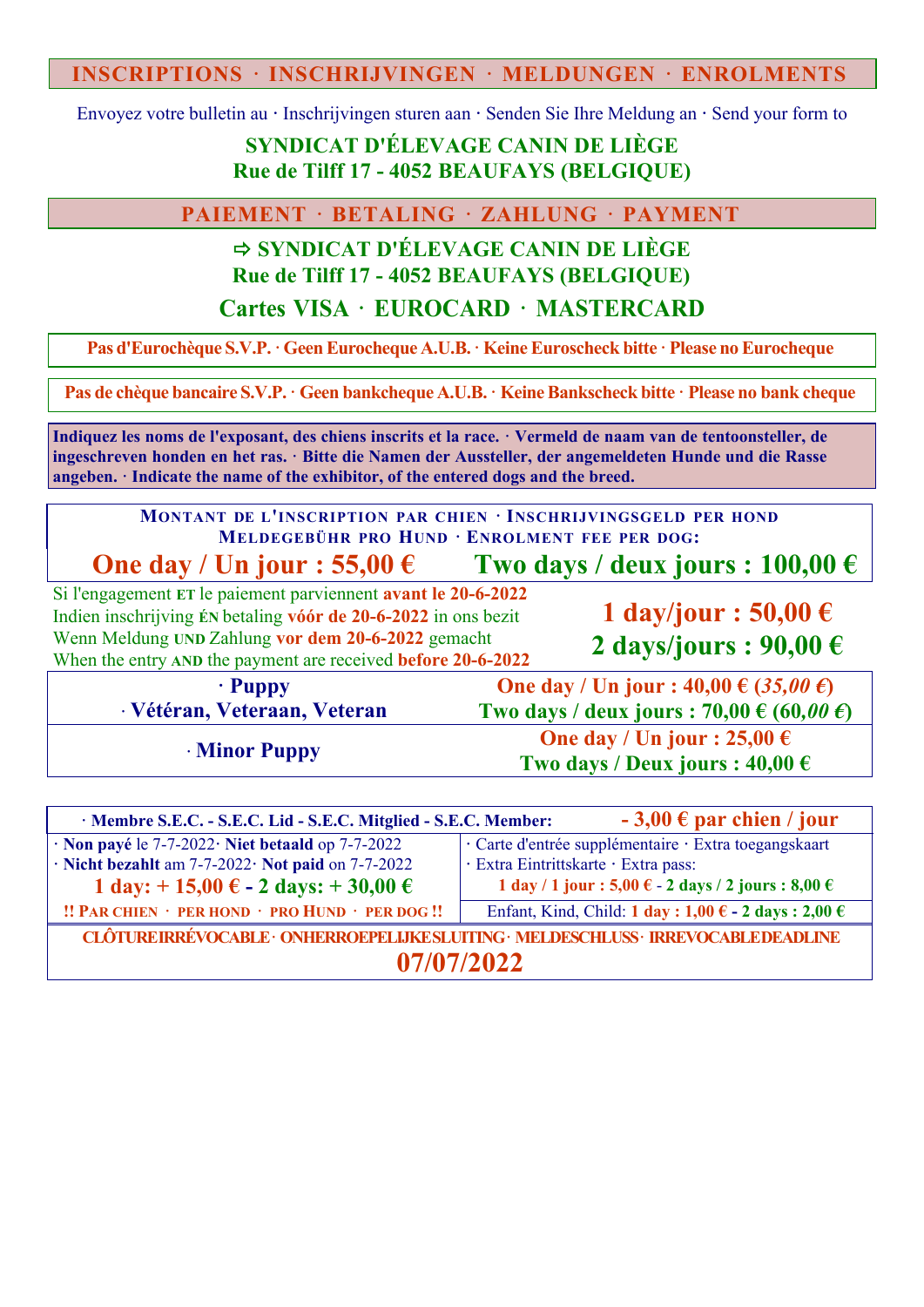## **R E P A R T I T I O N D E S C L A S S E S**

- **1. CLASSE MINOR PUPPY**: Pour tous les chiens âgés de 3 à 6 mois le jour de l'exposition. Cette classe **ne concourt pas** pour le C.A.C. – C.A.C.I.B., ni pour le meilleur de race.
- **2. CLASSE PUPPY**: Pour tous les chiens âgés de 6 à 9 mois le jour de l'exposition. Cette classe **ne concourt pas** pour le C.A.C. – C.A.C.I.B., ni pour le meilleur de race.
- **3. CLASSE JEUNES**: Pour tous les chiens âgés de 9 à 18 mois le jour de l'exposition. Cette classe **ne concourt pas** pour le C.A.C. ou le C.A.C.I.B.
- **4. CLASSE INTERMEDIAIRE**: Pour tous les chiens âgés de 15 à 24 mois le jour de l'exposition.
- **5. CLASSE OUVERTE**: Pour tous les chiens à partir de 15 mois le jour de l'exposition.
- **6. CLASSE TRAVAIL**: Age minimum 15 mois le jour de l'exposition. Ouverte aux chiens des races soumises au travail, ayant obtenu un prix de classement (qualification) ou un C.Q.N. / E.C.U. dans une épreuve ouverte à C.A.C. prévue pour la race. L'exposant joindra à son inscription une attestation selon modèle FCI (ou photocopie) fournie par l'organisme central national de son pays de résidence (SRSH, VDH, SCC, RVB, etc.), mentionnant le type d'épreuve et que le résultat est valable pour cette classe. **Si l'attestation n'est pas jointe au bulletin, le chien sera inscrit d'office en classe ouverte**.
- **7. CLASSE CHAMPIONS**: Pour tous les chiens âgés de minimum 15 mois le jour de l'exposition ayant obtenu le titre de champion international ou national. Joindre photocopie du certificat au bulletin. **Si celui-ci n'est pas joint, le chien sera inscrit d'office en classe ouverte**.
- **8. CLASSE VETERANS**: Pour tous les chiens âgés de plus de 8 ans le jour de l'exposition. Cette classe **ne concourt pas** pour le C.A.C. – C.A.C.I.B.

#### **IL EST INTERDIT D'ENGAGER DANS PLUS D'UNE CLASSE DE CONCURRENCE INDIVIDUELLE.**

- **9. CLASSE DES COUPLES**: Pour deux chiens d'une même variété et de sexe différent, propriété de l'exposant ou produit par le même éleveur. Pour pouvoir concourir dans la classe des couples, les chiens doivent être également engagés dans une classe de concurrence individuelle.
- **10.CLASSE DES GROUPES**: Pour au moins trois chiens d'une même variété sans distinction de sexe, appartenant au même exposant ou produit par le même éleveur. Pour pouvoir concourir dans la classe des groupes, les chiens doivent être également engagés dans une classe de concurrence individuelle.

IMPORTANT: Les classes de concurrence individuelle sont les classes jeunes, intermédiaire, ouverte, travail, champions, minor puppies, puppies, vétérans.

Tous les engagements sont faits BONA FIDE par les exposants et sous leur responsabilité.

Toute déclaration inexacte, qui aura eu pour effet de faire figurer un chien dans une classe dont l'accès aurait dû lui être interdit, entraînera l'annulation et la restitution des prix gagnés indûment et, éventuellement, la sanction prévue par le règlement.

| CLASSES DISTRIBUTION |  |  |  |
|----------------------|--|--|--|
|----------------------|--|--|--|

- **1. MINOR PUPPY CLASS:** dogs from 3 to 6 months on the day of the show. This class **doesn't compete** neither for the C.A.C. - C.A.C.I.B. nor for the B.O.B.
- **2. PUPPY CLASS:** dogs from 6 to 9 months on the day of the show. This class **doesn't compete** neither for the C.A.C. - C.A.C.I.B. nor for the B.O.B.
- **3. JUNIOR CLASS**: dogs from 9 to 18 months on the day of the show.
- This class **doesn't compete** for the C.A.C.- C.A.C.I.B. but well for the B.O.B.
- **4. INTERMEDIATE CLASS**: dogs from 15 to 24 months on the day of the show.
- **5. OPEN CLASS**: All dogs from 15 months on the day of the show.
- **6. WORKING CLASS**: dogs from 15 months on the day of the show. Open to working breeds dogs having obtained a prize (qualification) or a C.Q.N. / E.C.U. in a trial with C.A.C. organised for the breed . An official certificate approved by the FCI (Fédération Cynologique Internationale) and delivered by the national kennel club of your home country should be attached to the entry form. It will mention the type of trial and that the result is valid for this class. **If the certificate is not attached the dog is enrolled in the Open Class**.
- **7. CHAMPION CLASS**: dogs from 15 months on the day of the show, having obtained the title of national or international champion. An official certificate approved by the FCI should be attached to the entry form. **If the certificate is not attached the dog is enrolled in the Open Class**.
- **8. VETERAN CLASS**: dogs from 8 years on the day of the show. This class **doesn't compete** for the C.A.C.- C.A.C.I.B.

#### **IT IS FORBIDDEN TO ENTER A DOG IN MORE THAN ONE CLASS OF INDIVIDUAL COMPETITION.**

- **9. BRACE CLASS**: Two dogs from the same variety but different sex owned by the same exhibitor or bred by the same breeder. They must also be entered in a class of individual competition.
- **10.GROUP CLASS**: Minimum three dogs from the same variety, without consideration of the sex, owned by the same exhibitor or bred by the same breeder. They must also be entered in a class of individual competition.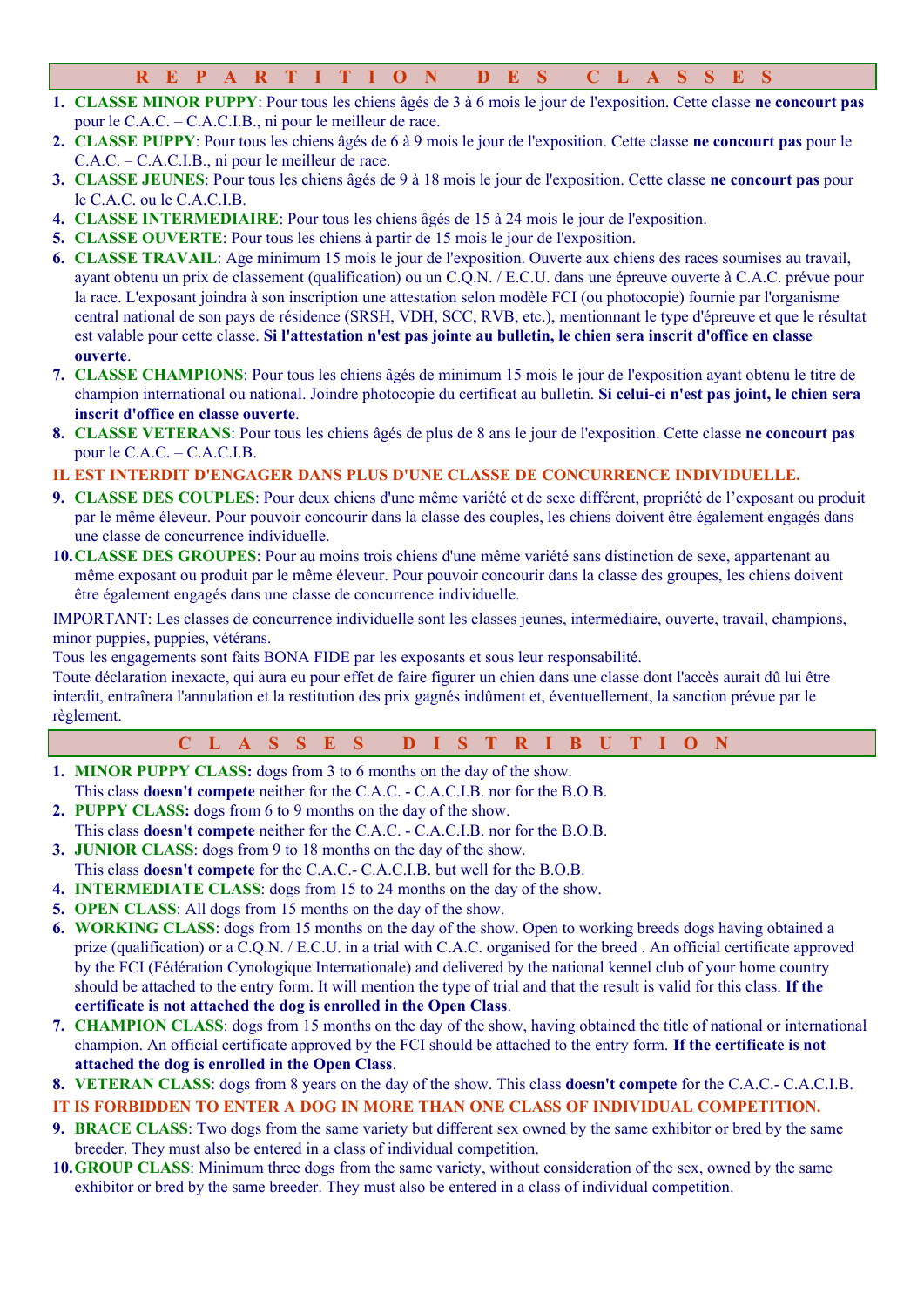## **K L A S S E N I N D E L I N G**

- **1. MINOR PUPPYKLAS**: Voor alle honden van 3 tot 6 maanden oud op de dag van de tentoonstelling. Deze klas **komt niet in aanmerking** voor het C.A.C. - C.A.C.I.B. en van het beste van het ras.
- **2. PUPPYKLAS**: Voor alle honden van 6 tot 9 maanden oud op de dag van de tentoonstelling.
- Deze klas **komt niet in aanmerking** voor het C.A.C. C.A.C.I.B. en van het beste van het ras.
- **3. JEUGDKLAS**: Voor alle honden van 9 tot 18 maanden oud op de dag van de tentoonstelling.
- Deze klas **komt niet in aanmerking** voor het C.A.C. C.A.C.I.B.
- **4. JONGE HONDENKLAS**: Voor alle honden van 15 tot 24 maanden oud op de dag van de tentoonstelling.
- **5. OPEN KLAS**: Voor alle honden vanaf 15 maanden op de dag van de tentoonstelling.
- **6. GEBRUIKSHONDENKLAS**: Minimum leeftijd 15 maanden, op de dag van de tentoonstelling. Open voor de honden van de rassen onderworpen aan werkproeven, die een klassementsprijs (kwalificatie) of een C.Q.N./W.G.H. behaalden in een open C.A.C.-wedstrijd, eigen aan het ras. De exposant moet het attest (of een fotokopie) conform aan het FCI-model toevoegen, zoals het hem wordt afgeleverd door de Centrale Nationale Organisatie van het land waar hij verblijft (KMSH, VDH, RVB, enz.). Dit attest vermeld het type van de proef en of het resultaat geldig is voor deze klas. **Wanneer het attest niet bij het inschrijvingsformulier gevoegd is, wordt de hond automatisch in open klas ingeschreven**.
- **7. KAMPIOENSKLAS**: Minimum leeftijd 15 maanden op de dag van de tentoonstelling. Open voor honden die de titel van internationaal of nationaal kampioen behaald hebben. Fotokopie van de certificaat bijvoegen. **Bij gebrek hieraan wordt de hond automatisch naar de open klas verschoven**.
- **8. VETERANENKLAS**: Voor alle honden van meer dan 8 jaar oud op de dag van de tentoonstelling. Deze klas **komt niet in aanmerking** voor het C.A.C. - C.A.C.I.B.

#### **HET IS VERBODEN DEEL TE NEMEN AAN MEER DAN ÉÉN KLAS VAN INDIVIDUELE MEDEDINGING.**

- **9. KOPPELKLAS**: Voor twee honden van dezelfde variëteit maar van verschillend geslacht, welke eigendom zijn van de exposant of gefokt door dezelfde fokker. Om in een koppelklas te kunnen mededingen moeten de twee honden ook ingeschreven zijn in een der klassen van individuele mededinging.
- **10.GROEPSKLAS**: Voor minstens drie honden van dezelfde variëteit, zonder onderscheid van geslacht, welke eigendom zijn van de exposant of gefokt door dezelfde fokker. Om in een groepsklasse te kunnen mededingen moet ieder der honden ook ingeschreven zijn in een der klassen van individuele mededinging.

BELANGRIJK BERICHT: De klassen van individuele mededinging zijn de volgende: jeugd – jonge honden - open gebruikshonden - kampioens - minor puppies - puppies - veteranen klas.

Alle inschrijvingen door de tentoonstellers gedaan gebeuren "BONA FIDE" en onder hun verantwoordelijkheid. Elke onjuiste verklaring, die aanleiding zou gegeven hebben tot het inschrijven van een hond in een klas waartoe hij niet gerechtigd is, brengt met zich de vernietiging van de bekomen uitslag en terugname van de prijzen welke de hond zou gewonnen hebben en gebeurlijk, de sanctie voorzien door het reglement.

|  |  |  |  |  |  |  |  |  |  |  |  |  |  |  | K L A S S E N E I N T E I L U N G |  |
|--|--|--|--|--|--|--|--|--|--|--|--|--|--|--|-----------------------------------|--|
|--|--|--|--|--|--|--|--|--|--|--|--|--|--|--|-----------------------------------|--|

- **1. MINOR PUPPYKLASSE**: 3-6 Monate. **Nicht zum C.A.C. - C.A.C.I.B. und B.O.B. Wettbewerb zugelassen**.
- **2. PUPPYKLASSE**: 6-9 Monate. **Nicht zum C.A.C. - C.A.C.I.B. und B.O.B. Wettbewerb zugelassen**.
- **3. JUGENDKLASSE**: 9-18 Monate. **Nicht zum C.A.C. - C.A.C.I.B. Wettbewerb zugelassen**.
- **4. ZWISCHENKLASSE**: 15-24 Monate.
- **5. OFFENE KLASSE**: Ab 15 Monate.
- **6. GEBRAUCHSHUNDEKLASSE** : Für alle Hunde, die einen Klassepreis (Bezeichnung) oder C.Q.N./W.G.H bekommen haben in einem offenen C.A.C. Bewerb der Rasse. Fotokopie mitsenden, so wie ihm geliefert wurde durch die Zentral Nationale Organisation des Landes wo er sich aufhält (SRSH, RVB, VDH). Diese Bescheinigung erwähnt den Typus der Prüfung und die Gültigkelt für die Gebrauchshundeklasse. **Ohne Fotokopie wird der Hund automatisch in offene Klasse eingeschrieben**.
- **7. CHAMPIONKLASSE**: Für alle Hunde die den Titel "Champion de Beauté" tragen der von der FCI oder einem ihrer angeschlossenen Verbände homologiert sein muss. Nur mit Bescheinigung (z.B. Fotokopie).
- **Ohne Bescheiningung wird der Hund automatisch in offene Klasse eingeschrieben!**

**8. VETERANKLASSE**: + 8 Jharen. **Nicht zum C.A.C. - C.A.C.I.B. Wettbewerb zugelassen**.

#### **EINE MELDUNG IST NUR IN EINER DER VORGENANNTEN KLASSEN ZULÄSSIG.**

WICHTIG: Nur Zwischen - Offene - Gebrauch und Championklasse nehmen am C.A.C. - C.A.C.I.B. Wettbewerb teil.

## **UNIQUEMENT POUR LES EXPOSANTS BELGES**

Les chiens d'origine inconnue peuvent participer à l'exposition. S'ils obtiennent deux fois "Très Bon" (sous 2 juges différents et en Classe Ouverte ou Intermédiaire), ils pourront être inscrits au Registre Initial Saint-Hubert (R.I.S.H.).

## **UITSLUITEND VOOR DE BELGISCHE TENTOONSTELLERS**

De honden van onbekende afstamming kunnen aan de tentoonstelling deelnemen. Indien zij tweemaal de kwalificatie "Zeer Goed" bekomen (onder 2 verschillende keurmeesters en in Open of Jonge Hondenklas), kunnen zijn in het Initieel Register St-Hubertus (R.I.S.H.) ingeschreven worden.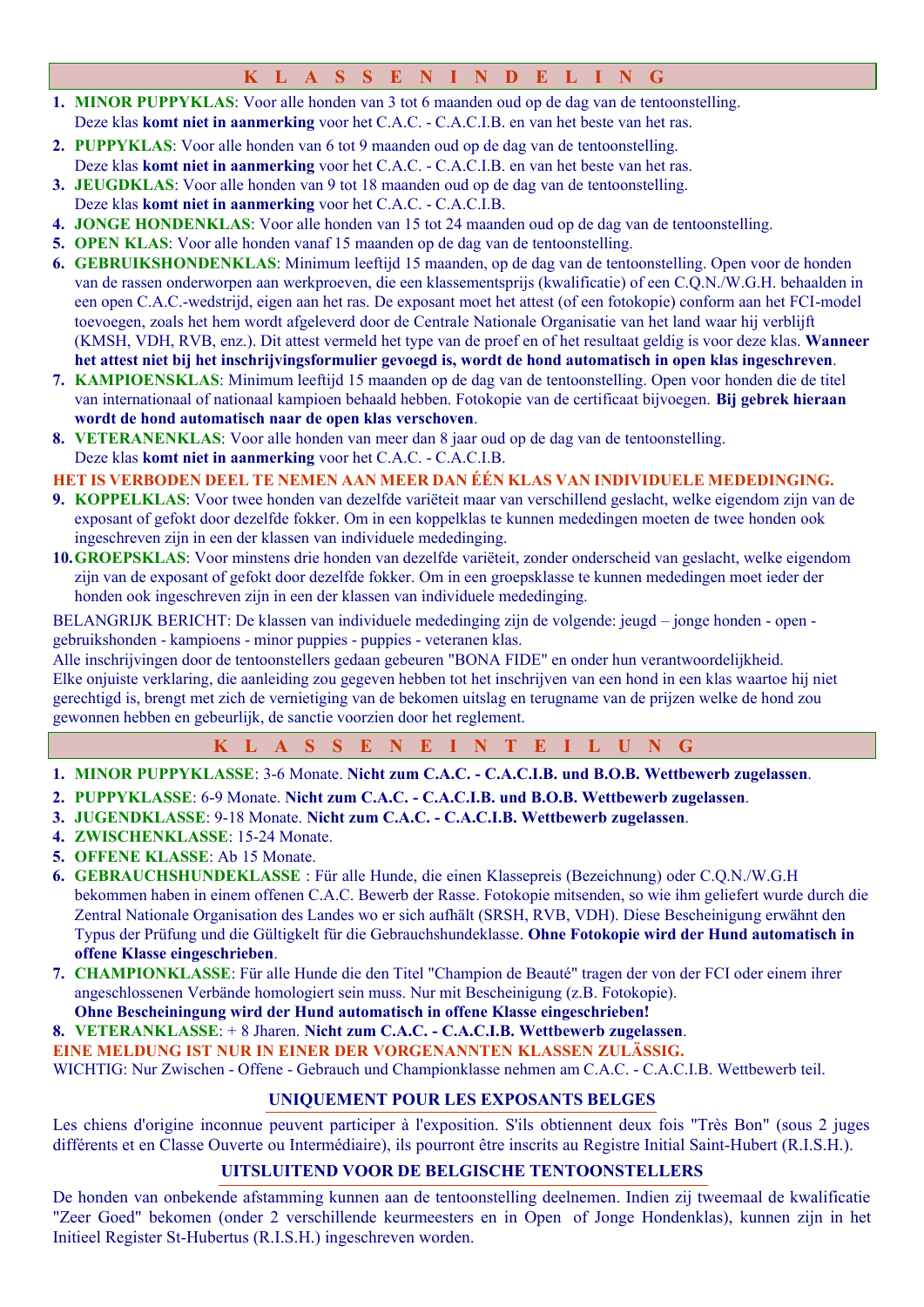#### **SUPPRESSION OU REMISE - UITSTEL OF AFSCHAFFING AUFSCHUB ODER ANNULLIERUNG- POSTPONEMENTOR CANCELLATION**

Le comité organisateur se réserve le droit de remettre ou de supprimer l'exposition. Het inrichtend comité behoudt zich het recht voor de tentoonstelling te verschuiven ofwel af te schaffen. Der organisierende Komitee behält sich die Recht vor, das Ausstellung hinauszuschieben oder zu beenden The organising committee reserves the right to postpone or to cancel the dog show.

## **COMMUNICATION IMPORTANTE**

En cas de refus de l'administration communale ou des autorités du pays d'autoriser l'organisation de l'événement ou en cas d'annulation de celui-ci pour des raisons sanitaires ou de force majeure, le montant des inscriptions reçus par le comité organisateur pour les chiens engagés sera remboursé aux exposants sous déduction de maximum 20% servant à couvrir une partie des frais d'organisation déjà engagés.

#### **BELANGRIJK BERICHT**

Bij weigering van het gemeentebestuur of de autoriteiten van het land om toestemming te geven voor de organisatie van het evenement of bij annulering van het evenement om sanitaire redenen of wegens overmacht, wordt het bedrag van de door het organisatiecomité ontvangen inschrijvingen voor de ingeschreven honden terugbetaald aan de exposanten met een aftrek van maximum 20% om een deel van de reeds gemaakte organisatiekosten te dekken.

#### **WICHTIGE INFORMATION**

Im Falle der Weigerung der Gemeindeverwaltung oder der Behörden des Landes, die Organisation der Veranstaltung zu genehmigen, oder im Falle der Absage der Veranstaltung aus sanitären Gründen oder wegen höherer Gewalt, wird den Ausstellern der Betrag der beim Organisationskomitee eingegangenen Meldungen für die gemeldeten Hunde mit einem Abzug von maximal 20% zur Deckung eines Teils der bereits entstandenen Organisationskosten zurückerstattet.

#### **IMPORTANT NOTICE**

In case of refusal by the local or national authorities to authorize the organization of the event, or in case of cancellation of the event for sanitary reasons or force majeure, the exhibitors will be refunded the amount of the entries received by the Organizing Committee for the dogs entered, with a deduction of maximum20% to cover part of the organization costs already incurred.

#### **DONNEES PERSONNELLES –PERSOONLIJKEGEGEVENS – PERSÖNLICHEN DATEN – PERSONAL DATA**

Chaque exposant accepte que ses données personnelles soient conservées ou transmises à des tiers par l'asbl SEC Liège pour les besoins de l'organisation et l'annonce des prochaines éditions.

Elke exposant aanvaardt dat zijn persoonlijke gegevens door de SEC Liège vzw bewaard of doorgegeven aan derden worden voor de behoeften van de organisatie en de aankondiging van de volgende edities.

Each exhibitor agrees that his personal data will be kept or transmitted to third parties by the SEC Liege asbl for the organization needs and the announcement of future editions.

Jeder Aussteller ist einverstanden, dass seine persönlichen Daten von der SEC Liège asbl für die Bedürfnisse der Organisation und die Ankündigung der nächsten Ausgaben behalten oder an Dritte weitergegeben werden.

## **COMMISSAIRE / SECRETAIRE DE RING – RING COMMISSARIS / SECRETARIS CONTACT : +32 - (0)85-41.21.54**

**S.E.C. - Rue de Tilff, 17 - B-4052 BEAUFAYS – E-mail: sec.liege@skynet.be – FAX: +32-(0)4/290.06.30**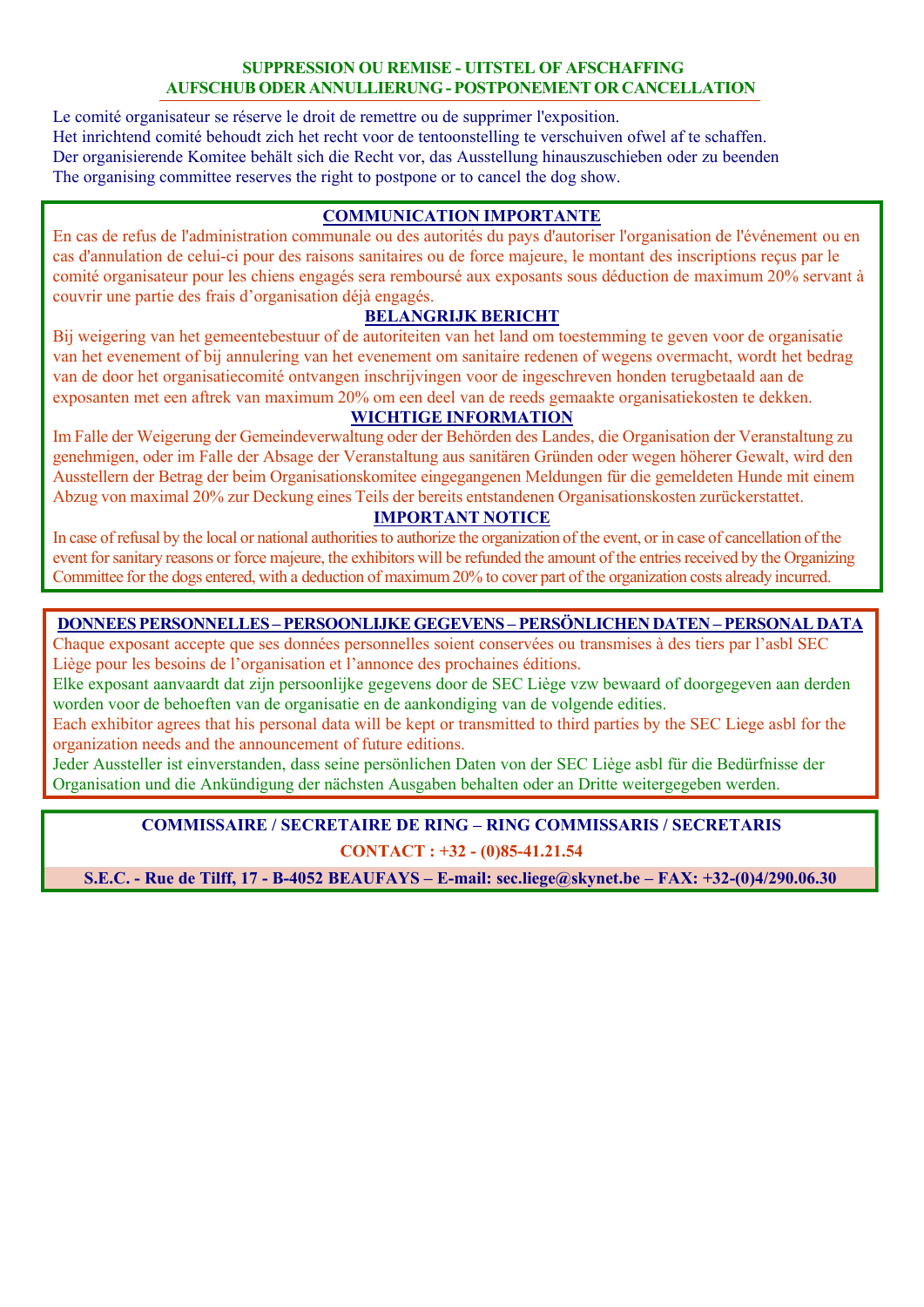# **D I S P O S I T I O N S S P É C I A L E S**

## **DISPOSITIONS DIVERSES - ALGEMENE BEPALINGEN VERSCHIEDENE BESTIMMUNGEN - MISCELLANEOUS PROVISIONS**

Tous les chiens engagés doivent être présents à l'exposition à 9h00. Alle ingeschreven honden moeten aanwezig zijn op de tentoonstelling om 9.00 uur. Alle gemeldeten Hunde müssen an der Ausstellung bei 9.00 Uhr anwesend sein. All the entered dogs must be present at the exhibition at 9.00 a.m.

## **LES JUGEMENTS COMMENCERONT A 9H30 PRÉCISES. DE KEURINGEN BEGINNEN OM 9.30 UUR STIPT. BEGINN DES RICHTENS PUNKT 9.30 UHR. THE JUDGEMENTS WILL START AT 9.30 a.m. SHARP.**

Le règlement des expositions reconnues par l'Union Royale Cynologique Saint-Hubert est applicable à cette exposition. Le comité prie les exposants de lire avec attention le présent règlement et le règlement des dispositions générales qui se complètent mutuellement. Le bon fonctionnement de tous les services de l'exposition exige leur application la plus stricte. Le règlement des dispositions générales peut être obtenu à la S.R.S.H.: Avenue A. Giraud 98 à 1030 Bruxelles.

Les certificats d'aptitude au championnat national proposés à cette exposition entreront en ligne de compte pour l'obtention du titre de Champion pour autant qu'ils soient homologués par l'Union Royale Cynologique St-Hubert (voir règlement du championnat national Art. 4 annexe au règlement des "Dispositions générales").

#### **COUPE des OREILLES et des QUEUES INTERDITE pour TOUS les chiens exposés en Belgique**

Selon la loi belge du 14.08.86 et l'A.R. du 17.05.01, il est défendu de couper les oreilles depuis le 01.10.01 et les queues depuisle 01.01.06. L'interdiction d'exposer n'est pas applicable aux chiens dont les oreilles ou la queue ont été coupées avant ces dates à condition de pouvoir en produire la preuve.

#### **COUPEREN van OREN en STAARTEN VERBODEN voor ALLE in België tentoongestelde honden**

Overeenkomstig de Belgische wet van 14.08.86 en het KB van 17.05.01 is het inkorten van de oren vanaf 01.10.01 en van de staarten vanaf 01.01.06 niet meer toegelaten. Het tentoonstellingsverbod geldt niet voor honden waarvan de oren of de staart ingekort zijn vóór de voormelde data, op voorwaarde dat het kan aangetoond worden.

## **KUPIEREN der OHREN und des RUTE VERBOTEN für ALLE Hunde ausgestellt in Belgien**

Das Kupieren der Ohren ist nach dem belgischen Gesetz vom 14.08.86 und dem K.B. vom 17.05.2001 ab dem 01.10.01, und der Rute ab dem 01.01.06, nicht mehr zugelassen. Das Ausstellungsverbot gilt nicht für Hunde, deren Ohren und Rute vor den angegebenen Daten kupiert wurden, unter der Bedingung dass dies nachgewiesen werden kann.

## **EARS and TAILS CROP BAN for ALL dogs shown in Belgium**

According to the Belgian law dated 14.08.86 and the royal decree dated 17.05.01, it is forbidden to crop ears since 01.10.01 tails since 01.01.06. The ban to show is not applicable to dogs which ears or tail have been cropped before these dates to the extent it could be proved.

## **RESPONSABILITÉ - VERANTWOORDELIJKHEID - VERANTWORTUNG - LIABILITY**

Le comité organisateur décline toute responsabilité en cas de vols, pertes ou dommages quelconques affectant les chiens ou les objets déposés dans les locaux de l'exposition, ainsi qu'en cas de morsures ou autres accidents.

Het inrichtend comité kan op geen enkele manier verantwoordelijk geacht worden voor diefstal, verlies of schade toegebracht aan honden of aan voorwerpen die zich in het tentoonstellingsgebouw bevinden, evenals ingeval van beten of andere ongevallen.

Der organisierende Komitee kann in keiner Weise verantwortlich gemacht werden für Diebstahl, Verlust oder Schaden, sei es an den Hunden oder an Objekten in den Räumen der Ausstellung, auch nicht für Bisse oder andere Unfälle.

The organising committee declines any liability in case of thefts, losses or any damage affecting the dogs or the objects brought into the exhibition hall, as well as in the event of bites or other accidents.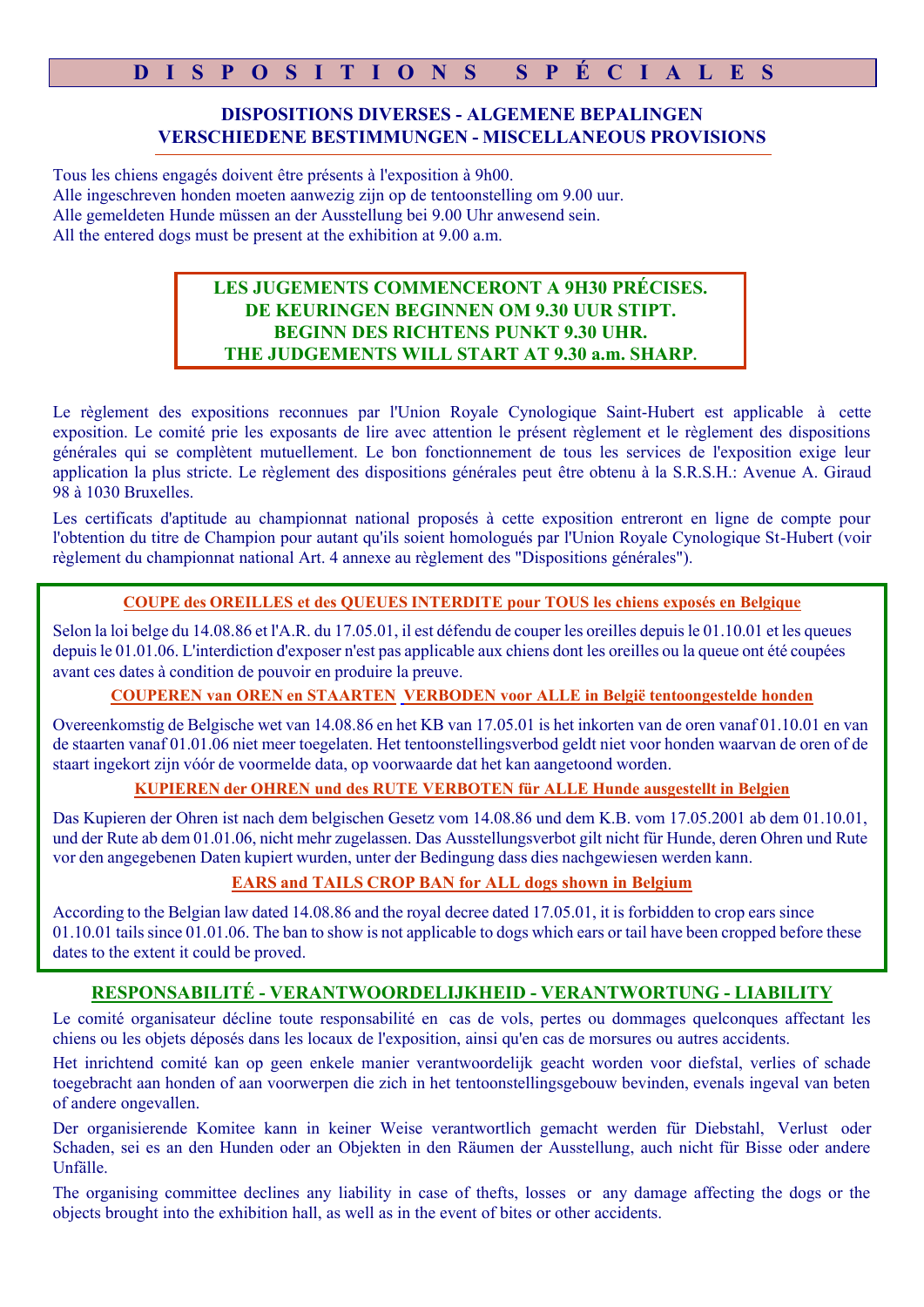#### **AVIS AUX EXPOSANTS ETRANGERS - VACCINATION CONTRE LA RAGE**

L'accès à l'exposition ne sera autorisé qu'aux chiens munis d'un certificat vétérinaire de vaccination antirabique en cours de validité. S'il s'agit d'une première vaccination, celle-ci aura été effectuée depuis au moins 21 jours.

#### **BERICHT AAN DE BUITENLANDSE TENTOONSTELLERS - INENTING TEGEN HONDSDOLHEID**

De toegang tot de tentoonstelling is enkel toegelaten voor de honden waarvoor een veterinair attest waaruit blijkt dat ze geldig tegen hondsdolheid zijn gevaccineerd, kan voorgelegd worden. Indien hier sprake is van een eerste inenting, dient deze minstens eenentwintig dagen uitgevoerd te zijn.

## **MITTEILUNG AN DER AUSLÄNDISCHEN AUSSTELLERN - IMPFUNG GEGEN TOLLWUT**

Die Teilnahme an der Ausstellung wird gestattet für Hunde, für die ein veterinärmedizinisches gültiger Impfung gegen Tollwut ausgestattet werd. Im Fall einer ersten Impfung soll diese seit mindestens 21 Tage verabreicht worden sein.

#### **NOTICE TO THE FOREIGN EXHIBITORS - VACCINATION AGAINST RABIES**

Access to the dog show will only be granted to dogs, for which a valid veterinary certificate against rabies can be submitted. In case of first vaccination, this one will have been carried out at least 21 days in advance.

**TOUS LES CAS NON PREVUS AU PRESENT REGLEMENT ET TOUTES LES CONTESTATIONS RELATIVES A SON EXECUTION SERONT JUGES IMMEDIATEMENT ET SANS APPEL PAR LE COMITE DE L'EXPOSITION.**

**ALLE IN HET REGLEMENT NIET VOORZIENE VOORVALLEN EN ALLE BETWISTINGEN BETREFFENDE UITVOERING ERVAN, ZULLEN ONMIDDELLIJK EN ZONDER MOGELIJKHEID VAN BEROEP DOOR HET COMITÉ BESLIST WORDEN.**

**ALLE IM REGLEMENT NICHT VERGESCHENEN VORFÄLLE UND ALLE STREITIGKEITEN UND DIESEN AUSFÜHRUNG WERDEN SOFORT UND OHNE MÖGLICHKEIT AUF BERUFUNG VOM KOMITEE BESCHLOSSEN WERDEN.**

**ANY CASE UNFORESEEN IN THE REGULATION AND ANY DISPUTE RELATING TO ITS APPLICATION WILL BE JUDGED IMMEDIATELY AND WITHOUT APPEAL BY THE ORGANISATION COMMITTEE.**

## **PRIX SPECIAUX - SPECIALE PRIJZEN - SPEZIALE PREISE - SPECIAL PRIZES**

**B.I.S.: GOLDEN DOG R.B.I.S.: GOLDEN RUNNER-UP BEST BABY OF THE DAY: GOLDEN BABY BEST PUPPY OF THE DAY: GOLDEN PUPPY BEST HANDLER: GOLDEN PERFORMER BEST GROOMER: GOLDEN GROOMER**

**BEST JUNIOR OF THE DAY: GOLDEN JUNIOR BEST VETERAN OF THE DAY: GOLDEN SENIOR CAC/CACIB: GOLDEN WINNER RCAC/RCACIB: GOLDEN CHALLENGER**

# **R I N G D ' H O N N E U R**

| <b>SAMEDI 23/07/2022</b>                                                              | <b>JUGEMENT / JUDGMENT</b>              | <b>DIMANCHE 24/07/2022</b>             |  |  |  |  |  |  |
|---------------------------------------------------------------------------------------|-----------------------------------------|----------------------------------------|--|--|--|--|--|--|
| M <sup>me</sup> Dagmar KLEIN (RO)                                                     | <b>MINOR PUPPY</b>                      | M <sup>me</sup> Tina PEIXOTO (PT)      |  |  |  |  |  |  |
| M. Veli-Pekka KUMPUMÄKI (FI)                                                          | <b>PUPPY</b>                            | <b>M. Benjamín SÁNCHEZ GARCÍA (ES)</b> |  |  |  |  |  |  |
| <b>M. Jean-François VANAKEN (BE)</b>                                                  | <b>JEUNES / JUNIOR</b>                  | <b>M. Calin MARGINEANU (RO)</b>        |  |  |  |  |  |  |
| M <sup>me</sup> Viviane BOESMANS (BE)                                                 | <b>VETERANS</b>                         | M <sup>me</sup> Ingrid HECTORS (BE)    |  |  |  |  |  |  |
| <b>M. Jos DE CUYPER (BE</b>                                                           | <b>CHIENS DE TRAVAIL / WORKING DOGS</b> | <b>M. Rade DAKIC (RS)</b>              |  |  |  |  |  |  |
| M. Pedro BISPO (PT)                                                                   | <b>COUPLES</b>                          | <b>M. Ingo BORTEL (DE)</b>             |  |  |  |  |  |  |
| M <sup>me</sup> Katja DE SMEDT-JASICA (BE)                                            | <b>GROUPES / GROUPS</b>                 | M. Luís PEIXOTO (PT)                   |  |  |  |  |  |  |
| M <sup>me</sup> Tina PEIXOTO (PT)                                                     | <b>GROUPE 1 / GROUP 1</b>               | <b>M. Dirk SPRUYT (BE)</b>             |  |  |  |  |  |  |
| M <sup>me</sup> Anna KOCHAN (PL)                                                      | <b>GROUPE 2 / GROUP 2</b>               | M. Ben KARPEL (IL)                     |  |  |  |  |  |  |
| <b>M. Boguslaw CHMIEL (PL)</b>                                                        | <b>GROUPE 3 / GROUP 3</b>               | <b>M. Jos DE CUYPER (BE)</b>           |  |  |  |  |  |  |
| M <sup>me</sup> Natalija BORODAJENKO (LV)                                             | <b>GROUPE 4 / GROUP 4</b>               | M <sup>me</sup> Anca GIURA (RO)        |  |  |  |  |  |  |
| <b>M. Calin MARGINEANU (RO)</b>                                                       | <b>GROUPE 5/GROUP 5</b>                 | M. Jean-François VANAKEN (BE)          |  |  |  |  |  |  |
| $Mme$ Ivana BAKAL (HR)                                                                | <b>GROUPE 6/GROUP 6</b>                 | M <sup>me</sup> Dagmar KLEIN (RO)      |  |  |  |  |  |  |
| <b>M. Alberto CUCCILLATO (IT)</b>                                                     | <b>GROUPE 7 / GROUP 7</b>               | <b>M. Rudy FEYAERTS (BE)</b>           |  |  |  |  |  |  |
| M <sup>me</sup> Aleksandra CVIJIC PALUMBO (RS)                                        | <b>GROUPE 8 / GROUP 8</b>               | M <sup>me</sup> Viviane BOESMANS (BE)  |  |  |  |  |  |  |
| <b>M. Rade DAKIC (RS)</b>                                                             | <b>GROUPE 9/GROUP 9</b>                 | M. Veli-Pekka KUMPUMÄKI (FI)           |  |  |  |  |  |  |
| M. Benjamín SÁNCHEZ GARCÍA (ES)                                                       | <b>GROUPE 10 / GROUP 10</b>             | M <sup>me</sup> Ivana BAKAL (HR)       |  |  |  |  |  |  |
| M <sup>me</sup> Anca GIURA (RO)                                                       | <b>BEST IN SHOW</b>                     | M. Alberto CUCCILLATO (IT)             |  |  |  |  |  |  |
| LE COMITÉ SE RÉSERVE LE DROIT DE MODIFIER LA COMPOSITION DU JURY EN CAS DE NECESSITE. |                                         |                                        |  |  |  |  |  |  |

*HET COMITÉ BEHOUDT ZICH HET RECHT VOOR DE SAMENSTELLING VAN DE JURY TE WIJZINGEN IN GEVAL VAN NOOD. THE COMMITTEE MEMBERS RESERVE THE RIGHT TO MODIFY THE JURY COMPOSITION IN CASE OF NEED.*